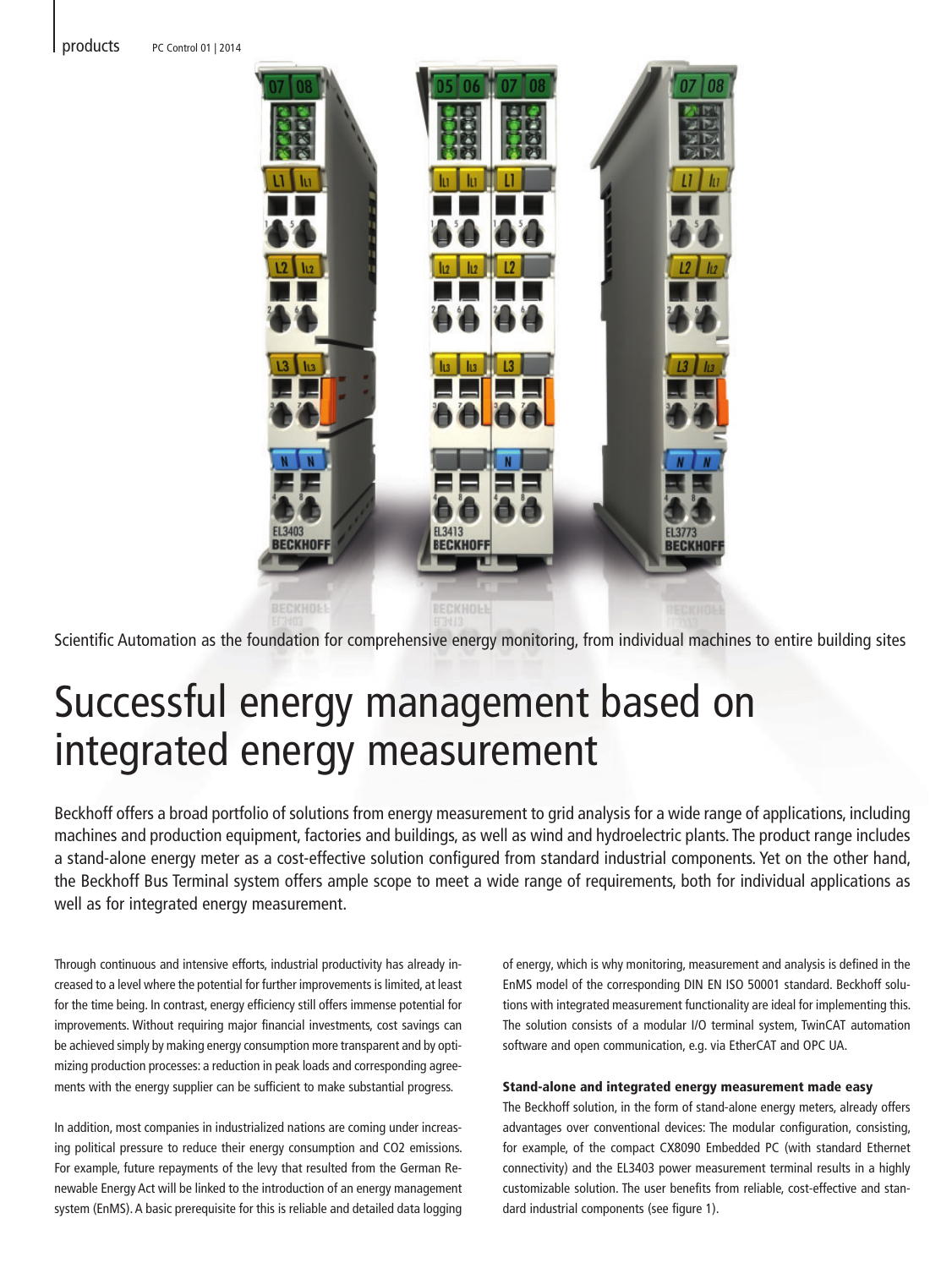

The integrated approach, however, opens up significantly larger potential for efficiency improvements: The open and integrated Bus Terminal I/O and software system from Beckhoff enables simple and cost-effective energy measurement that is fully integrated in the system. The energy consumption of all consumers can be measured anywhere in a plant or building and at any number of locations. The benefit of this integration is that the power measurements are available directly in the I/O system, without the need for a separate automation system. The corresponding Bus Terminals and software modules can simply be added to the control system as required. On the one hand this reduces the efforts to implement comprehensive monitoring of energy consumption, and on the other hand it makes total consumption data available as well as the data for all sub-processes.

# Modular and integrated measurement of energy data

The solution is based on a large number of I/O modules for energy data acquisition. For example, commonly used gas, water and heat meters can be integrated very easily via the KL6781 and KL6401 Bus Terminals and the M-Bus or LON interface. In addition, the compressed air supply can be monitored directly with the KM37xx differential pressure measuring terminal and the IP 67-rated EP3744 differential pressure measurement box, which can be deployed locally. In this way, the system can be monitored for energy-wasting leaks, for example. Electrical parameters can be monitored conveniently via the KL/EL3403 power measurement terminals. The EL3413 and EL3433 power measurement terminals and the EL3773 mains monitoring terminal offer further analysis functionality.

The different Bus Terminals can be used locally in the areas where they are required for precise measurements. This minimizes the wiring effort for measured data acquisition. A single EtherCAT cable (standard Ethernet media) can connect the individual stations, so that all data can be collected and analyzed in a central PC controller. In this way the energy consumption of individual components, sections or the whole plant can be fully monitored. The energy consumption data for the entire factory, offices and other buildings are also available.

#### Analyzing and utilizing consumption data via software

The logged energy consumption data are available in an open, PC-based system at all software levels via EtherCAT – or via any other fieldbuses as required. The TwinCAT automation suite can be directly deployed at the control system level, both for control parameter use and for condition monitoring and energy consumption analysis. Thanks to the system openness, connectivity to a higherlevel energy management system can be provided via any of the established and open software standards such as OPC UA.

TwinCAT PLC software makes consumption data available directly for correcting control algorithms, in order to improve the energy balance of the machine, system or production process. The automation suite also offers useful tools for monitoring and analysis: The Beckhoff TwinCAT CMS Condition Monitoring library offers a modular system of mathematical algorithms for analyzing measurement readings, so that energy monitoring of machines and systems can be realized efficiently. The user can select components from this modular system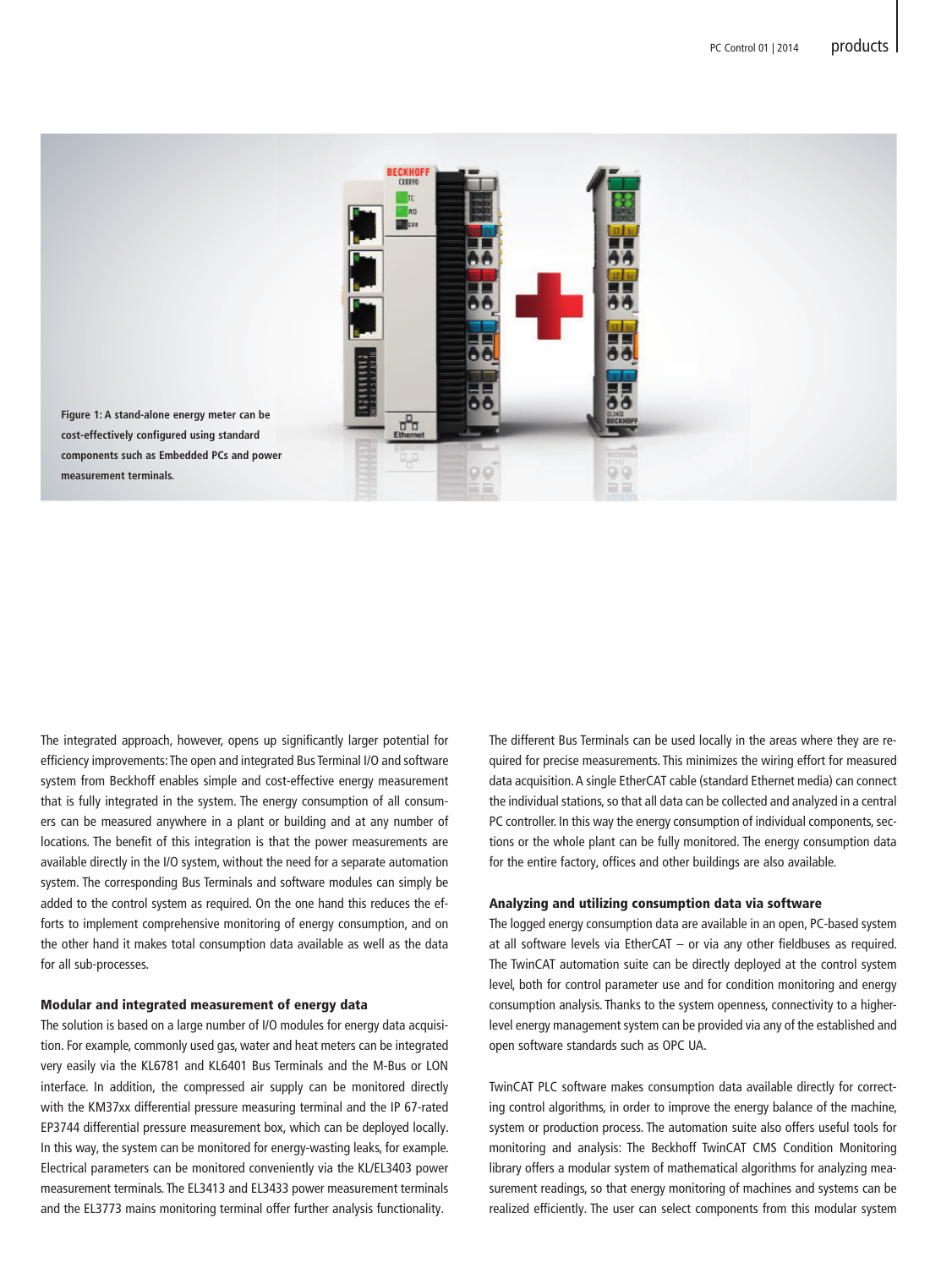

as required for the respective application to develop solutions that are scalable for different platforms. The library's primary functions include: analysis, statistics and classification.

Comprehensive monitoring of energy data is also possible with the TwinCAT Scope software oscilloscope, which combines fast data logging with a powerful graphic display tool. The logger can process long-term recordings as well as very fast cycles in the μs range, e.g. from EtherCAT measuring terminals such as the EL3773 with oversampling function. The results are then displayed in the viewer section of the Scope. The viewer can display virtually any number of curves with high temporal resolution. In this way the user can reliably detect whether the voltage is sinusoidal or subject to harmonics. Thanks to the high temporal resolution, it is possible to analyze very short-term peaks, which are difficult to handle with conventional EMS/SCADA systems.

#### The versatility of integrated energy measurement technology

Energy costs are rising worldwide, which means that energy data logging is becoming more important in all industrial sectors. This puts monitoring and analysis in the spotlight and opens up the potential for savings in many areas. The EtherCAT power measurement terminals from Beckhoff with their different voltage ranges and optional features are suitable for a wide range of applications. They are ideally-suited to achieve cost-effective and efficient power data acquisition and analysis, enabling better system productivity through integrated measurement of current and voltage. The modular and distributed configuration enables the measurement of energy at any location in the system. The RMS value can be logged either directly by an EtherCAT Terminal or – in the case of the EL3773 – by a higher-level controller.

In this way it is possible to stabilize production processes, avoid production losses, detect stray couplings and identify power waste in areas such as machine

construction and plant engineering, the process industries, renewables as well as building and home automation. Other options include correct cost center allocation, supply monitoring, mains synchronization and current quality monitoring. The benefits of the holistic, integrated Beckhoff solution become particularly apparent if you look at a complete production hall, for example: Energy data for machines and systems, right down to individual motors and building services such as lighting and HVAC, can be logged in an integrated manner. These comprehensive data enable truly holistic energy management across the enterprise.

## The KL/EL3403 "energy meter"

The KL3403 and EL3403 3-phase power measurement terminals enable the measurement of all relevant electrical data of the mains supply with a measuring voltage of up to 500 V AC. The mains voltage can be connected directly. The current measurement takes place via simple current transformers. The measurement readings for all currents and voltages are available as effective values directly in the terminal. For each phase the effective power, apparent power, reactive power, energy, frequency and phase shift angle cos  $\varphi$  are all calculated.

The KL3403/EL3403 terminals provide reliable data for grid analysis and energy management. Thus they are ideal for distributed monitoring and logging of energy consumption in a production plant, for example. By identifying "power guzzlers" in the process cycle it contributes to reducing electricity costs and enables precise allocation of the respective electricity costs to the corresponding cost center. Detailed measured energy consumption data can also be used for control purposes, for increasing the stability of the production processes or avoiding production downtime, for example.

# EL3413, the "feature-filled energy meter"

The EL3413 three-phase power measurement terminal, with a test voltage of up to 690 V AC (3-phase, 5 A), has electrically isolated current inputs. Thanks to